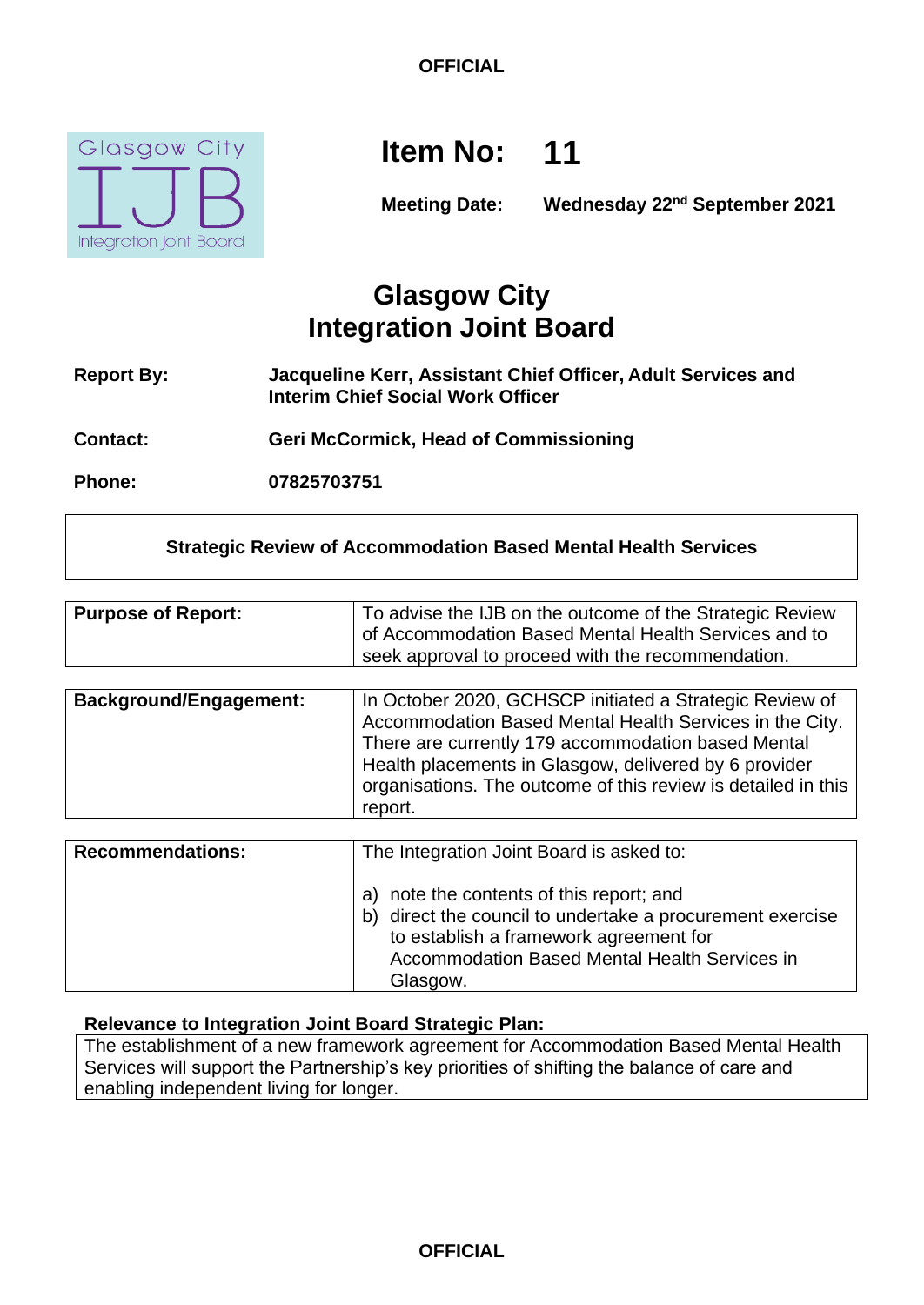# **Implications for Health and Social Care Partnership:**

| <b>Reference to National Health &amp;</b> | Outcome 1: People are able to look after and improve     |
|-------------------------------------------|----------------------------------------------------------|
| <b>Wellbeing Outcome:</b>                 | their own health and wellbeing and live in good health   |
|                                           | for longer                                               |
|                                           | Outcome 3. People who use health and social care         |
|                                           | services have positive experiences of those services,    |
|                                           | and have their dignity respected                         |
|                                           | Outcome 4. Health and social care services are           |
|                                           | centred on helping to maintain or improve the quality of |
|                                           | life of people who use those services                    |
|                                           | Outcome 5. Health and social care services contribute    |
|                                           | to reducing health inequalities                          |
|                                           | Outcome 7. People using health and social care           |
|                                           | services are safe from harm                              |
|                                           | Outcome 9. Resources are used effectively and            |
|                                           | efficiently in the provision of health and social care   |
|                                           | services                                                 |
|                                           |                                                          |

| IМ<br>ו זר<br>. וסו<br>- co<br>. . | $\overline{\phantom{a}}$<br>Dor.<br>nn |  |
|------------------------------------|----------------------------------------|--|
|------------------------------------|----------------------------------------|--|

| <b>Carers:</b> | People will remain in Glasgow close to family and<br>friends and reduce the likelihood of placements out |
|----------------|----------------------------------------------------------------------------------------------------------|
|                | with the city.                                                                                           |

| <b>Equalities:</b> | $\mu$ An EQIA will be completed as part of the tender |
|--------------------|-------------------------------------------------------|
|                    | planning and development process.                     |

| <b>Fairer Scotland Compliance:</b> | Complies with Fairer Scotland Guidance by ensuring<br>I access to services is fair and equitable regardless of |
|------------------------------------|----------------------------------------------------------------------------------------------------------------|
|                                    | socio-economic factors.                                                                                        |

| <b>Financial:</b> | The estimated value of Accommodation Based Mental<br>Health services is £7,358,670 per year. |
|-------------------|----------------------------------------------------------------------------------------------|
|                   |                                                                                              |

| Legal: | Legal services would be required to support the tender |
|--------|--------------------------------------------------------|
|        | process and contractual arrangements.                  |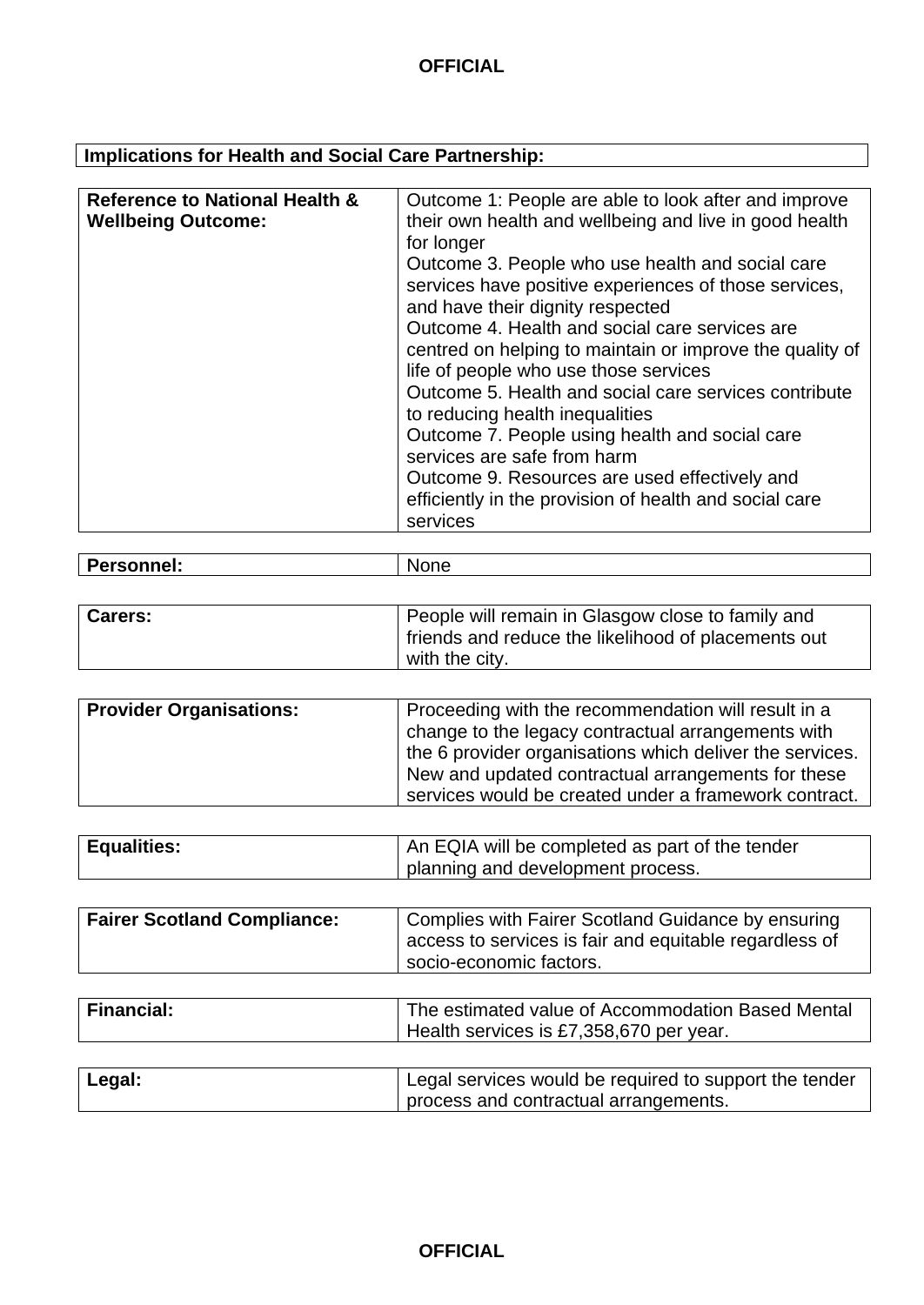| <b>Economic Impact:</b> | Services will seek to maximise employment<br>opportunities for local people as part of their<br>recruitment processes.                                                                                                  |  |
|-------------------------|-------------------------------------------------------------------------------------------------------------------------------------------------------------------------------------------------------------------------|--|
| Sustainability:         | Review recommendations will strengthen sustainability<br>of services for service providers. The tender process<br>will include required and best practice approaches for<br>Community Benefits and Fair Work practices. |  |

| <b>Sustainable Procurement and</b><br>Not applicable.<br><b>Article 19:</b> |  |
|-----------------------------------------------------------------------------|--|
|-----------------------------------------------------------------------------|--|

| <b>Risk Implications:</b> | Current risk to Glasgow City Council if legacy<br>contractual arrangements are not resolved. This would<br>be mitigated by the establishment of new<br>arrangements. There is a potential risk of loss of<br>service if one or more of the current service providers<br>decided not to apply, however involvement has been<br>strengthened through the strategic review and this |
|---------------------------|----------------------------------------------------------------------------------------------------------------------------------------------------------------------------------------------------------------------------------------------------------------------------------------------------------------------------------------------------------------------------------|
|                           | shall continue through the tender design stage. The<br>tender may also bring in new providers to the City.                                                                                                                                                                                                                                                                       |
|                           |                                                                                                                                                                                                                                                                                                                                                                                  |

| Conducting a tender as recommended will require<br>resources from Commissioning, Finance and Legal | <b>Implications for Glasgow City</b><br><b>Council:</b> | There will be an ongoing requirement for contract<br>management from GCHSCP commissioning.<br><b>Service Sections.</b> |
|----------------------------------------------------------------------------------------------------|---------------------------------------------------------|------------------------------------------------------------------------------------------------------------------------|
|                                                                                                    |                                                         |                                                                                                                        |

| <b>Implications for NHS Greater</b> | Revised service models secured through newly            |
|-------------------------------------|---------------------------------------------------------|
| Glasgow & Clyde:                    | commissioned services will facilitate improved hospital |
|                                     | discharges.                                             |

| Direction Required to Council, Health Board or Both     |   |  |
|---------------------------------------------------------|---|--|
| Direction to:                                           |   |  |
| 1. No Direction Required                                |   |  |
| 2. Glasgow City Council                                 | ⊠ |  |
| 3. NHS Greater Glasgow & Clyde                          |   |  |
| 4. Glasgow City Council and NHS Greater Glasgow & Clyde |   |  |

# **1. Purpose**

- 1.1. To provide an update on the outcome of the Strategic Review of Accommodation Based Mental Health Services.
- 1.2. To seek approval to develop and implement a procurement exercise to establish a framework agreement for Accommodation Based Mental Health Services.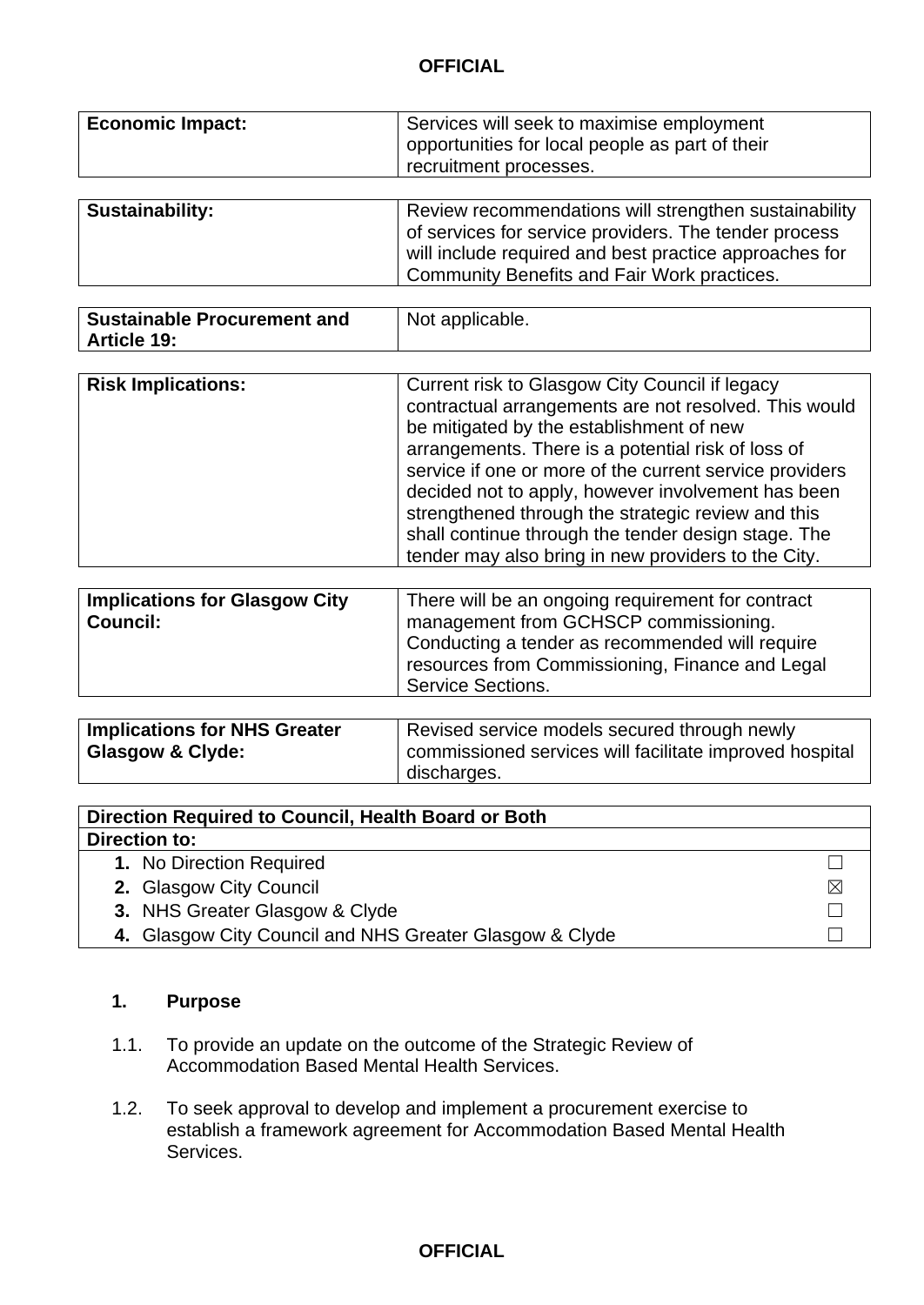#### **2. Background**

- 2.1. In October 2020, GCHSCP initiated a strategic review of Accommodation Based Mental Health services in the City. There are currently 179 placements delivered by 6 provider organisations.
- 2.2. The number of places has reduced significantly over the previous 15 years from a peak of 389 places in 2006. GCHSCP spend in excess of £7 million per annum on this type of support.
- 2.3. The delivery model was last reviewed in 2014 with the main outcome supporting a planned programme of de-registering selected care home services. As part of this change process, GCHSCP de-registered 56 Mental Health care home placements in partnership with provider organisations, housing providers, and the Care Inspectorate. Some placements have become permanent tenancies for service users with packages of care provided via Self Directed Support. Other services have been reconfigured to Supported Living services, registered with the Care Inspectorate as Care at Home with Housing Support.
- 2.4. The 2020/21 Strategic Review was undertaken to ensure that the current service model was able to deliver outcomes in line with local and national policies including the Five-Year Strategy for Adult Mental Health Services in Greater Glasgow and Clyde 2018-23, the Glasgow City Integration Joint Board Strategic Plan 2019-2022 and the Scottish Government's Mental Health Strategy 2017-27.
- 2.5. The Strategic Review considered if the current model:
	- Provides the right support to the right people at the right time.
	- Represents Best Value.
	- Can respond to changing demand and strategic direction as set out in the 5 Year Strategy for Adult mental Health Services in Greater Glasgow and Clyde 2018 - 23.
	- Is recovery focussed and part of a clear recovery pathway.
	- Can respond flexibly to people with multiple and complex needs as well as challenging behaviours.
	- Has sufficient capacity to manage demand.
	- Is underpinned by appropriate contractual arrangements.

#### **3. Current Demand**

3.1 Currently, there are 34 people assessed as suitable for Accommodation Based Mental Health services but awaiting a placement. The majority of these individuals are in hospital with approximately half classified as Adult Mental Health delayed discharge. Demand has increased over the last year in line with overall demand for Mental Health services. Unscheduled care demands during pandemic has been about 50% higher than the equivalent period in 2019.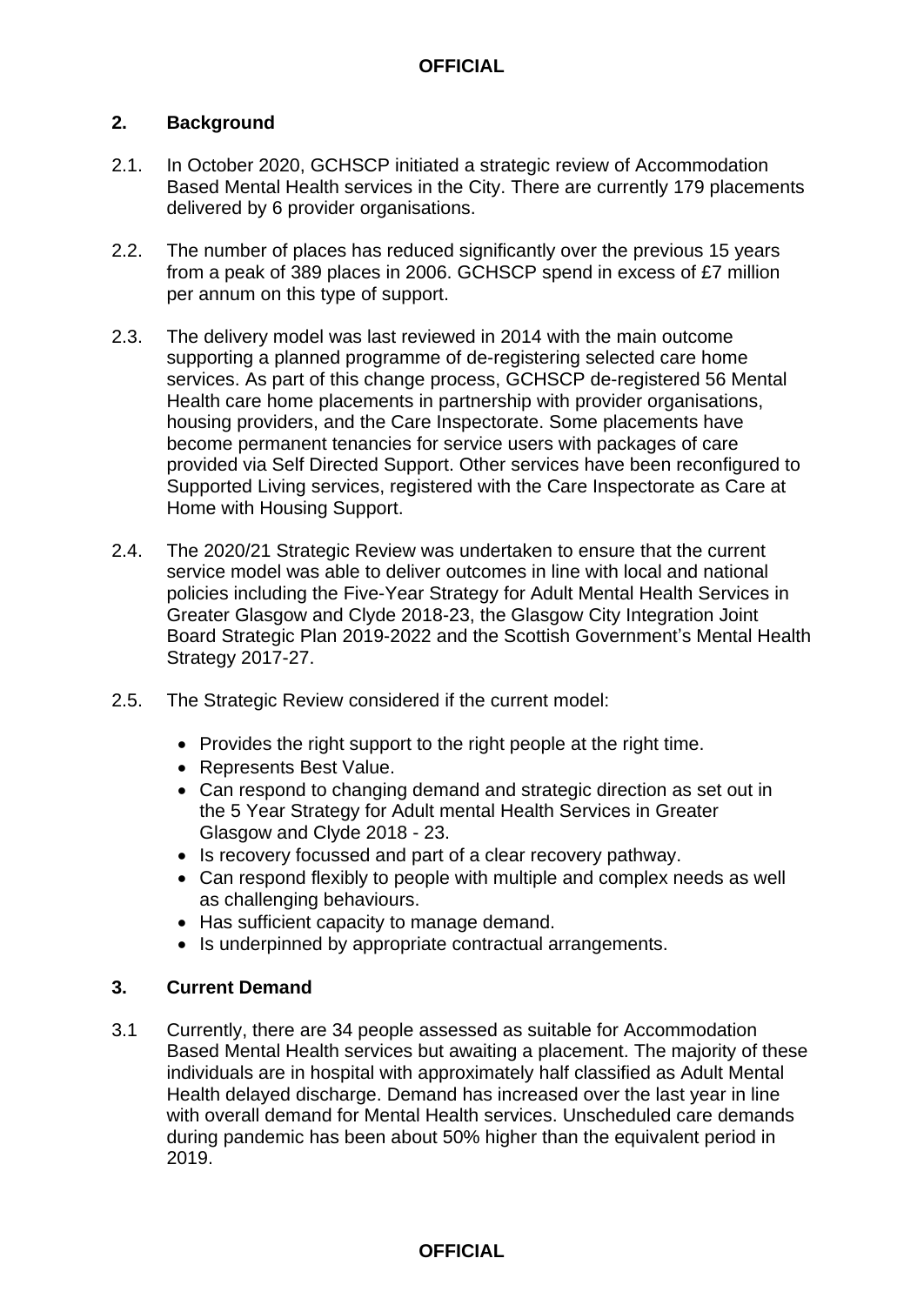- 3.2 Dedicated work has been undertaken between providers, commissioning and operational teams to improve the service user's recovery journey and enable them to move on from these services. Move-on has been a particular challenge throughout the pandemic but this has been a regular feature highlighted on a number of occasions over the last 5 years.
- 3.3 A key feature of current demand is an increase in individuals with a forensic background. 9% of the individuals currently placed in Mental Health accommodation services have forensic backgrounds but account for 35% of the current waiting list.
- 3.4 Recent months have also seen an increase in out of authority placements due to a lack of capacity and in some cases ability to manage challenging behaviours and complex needs.

#### **4. Review Methodology and Engagement**

#### 4.1 **Service Reviews**

The Mental Health Commissioning Team carried out 15 individual service reviews on the services in scope. The service reviews were carried out in line with the requirements of the GCHSCP Contract Management Framework (CMF). The reviews considered the following key areas: Contract Compliance; Financial Viability; Demand; Delivery of service; Provision of Service; Accreditation, Registration and Training; Service User, Staff, Carers, Stakeholder, Commissioning feedback; Comparative Cost/Quality; Strategic Relevance.

#### 4.2 **Needs Profiling**

The Central Review Team (CRT) conducted a Needs Profiling exercise in 2019/2020, to understand service user needs and barriers which prevented or delayed service users from moving on from Supported Accommodation Services. The CRT conducted similar exercises in Mental Health Acute and Rehab wards in order to understand the unmet needs of the hospital population and identify barriers to discharge. While several recommendations from that exercise have already been actioned, the Strategic Review will incorporate some of the remaining key points.

#### 4.3 **Service User Engagement**

The Mental Health Network (MHN) is commissioned by NHSGGC to conduct patient engagement activities across in-patient and community settings. MHN carried out the service user engagement on behalf of GCHSCP throughout the strategic review. Commissioning staff utilised this resource to ensure that feedback from service users was honest and meaningful and conducted via the most appropriate means to promote engagement during the COVID 19 pandemic.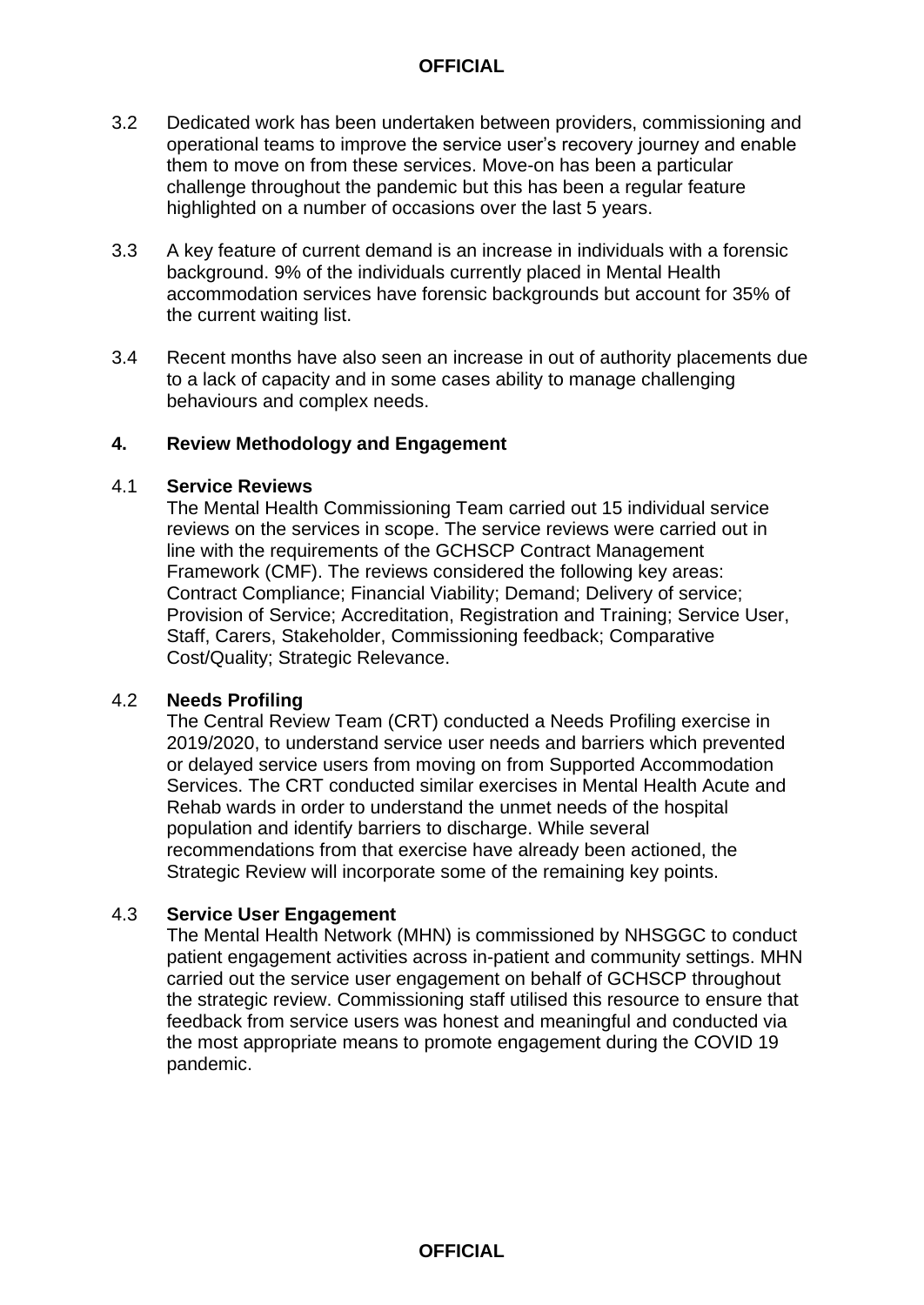#### 4.4 **Co-Production**

Commissioners utilised a co-production approach to the review process. This recognises the skills and experience of provider organisations currently delivering services in the city. There is also a clear recognition from commissioners that *"people who use services and those who work in them are the best people to suggest better ways of working."<sup>1</sup>*

#### 4.5 **Consultation with Health and Social work staff groups**

An electronic surveywas developed in order to gather views from operational staff and clinical colleagues within the HSCP as part of the strategic review. This tool helped gather feedback on existing services and gaps. The survey was supplemented by focus groups with service users, operational and clinical staff to consolidate views on what (if any) gaps in service provision exist.

#### **5. Strategic Review Outcomes**

#### 5.1 The findings reflected that:

1

| 1. | Services continue to deliver improved outcomes for individuals.                                                                                                                                                                                                                                                                                                                                                                                                                                                                                                                                                                                                            |  |
|----|----------------------------------------------------------------------------------------------------------------------------------------------------------------------------------------------------------------------------------------------------------------------------------------------------------------------------------------------------------------------------------------------------------------------------------------------------------------------------------------------------------------------------------------------------------------------------------------------------------------------------------------------------------------------------|--|
|    | Although many of the services in scope for this review were originally<br>commissioned in the 90's as part of hospital closure programmes, all<br>have developed over time and deliver high quality care and support to a<br>client group who otherwise would likely be in hospital. Good outcomes<br>for individuals were evidenced across all services and positive feedback<br>was received by service users, families, clinical teams and GCHSCP<br>staff.                                                                                                                                                                                                             |  |
| 2. | Demand for services outstrips supply, leading to increased<br>delayed discharges.                                                                                                                                                                                                                                                                                                                                                                                                                                                                                                                                                                                          |  |
|    | All services in scope are recovery focussed and seek to support<br>individuals to live as independently as possible. Despite efforts from<br>GCHSCP and Provider staff to increase throughput from these services,<br>there is still a significant waiting list which results in delayed discharges<br>and pressures for in-patient settings in Stobhill, Gartnavel Royal and<br>Leverndale. The needs profiling exercises evidenced that around 45%<br>of service users are unlikely to be assessed as suitable for more<br>independent settings. 96% of GCHSCP staff who took part in the review<br>feel that there is an insufficient number of placements in the city. |  |
| 3. | Forensic demand on model is unsustainable within current<br>financial arrangements                                                                                                                                                                                                                                                                                                                                                                                                                                                                                                                                                                                         |  |
|    | As noted in 3.3, 35% of people currently awaiting a placement are<br>Forensic patients. "The Independent Review into the Delivery of<br>Forensic Mental Health Services: What we think should happen" report<br>published in 2021 makes a number of recommendations that are likely<br>to have significant impact on the pathways for forensic service users<br>across the country.                                                                                                                                                                                                                                                                                        |  |

<sup>1</sup> *https://www.rcpsych.ac.uk/working-well-together-evidence-and-tools-to-enable-coproduction-inmental-health-commissioning.pdf*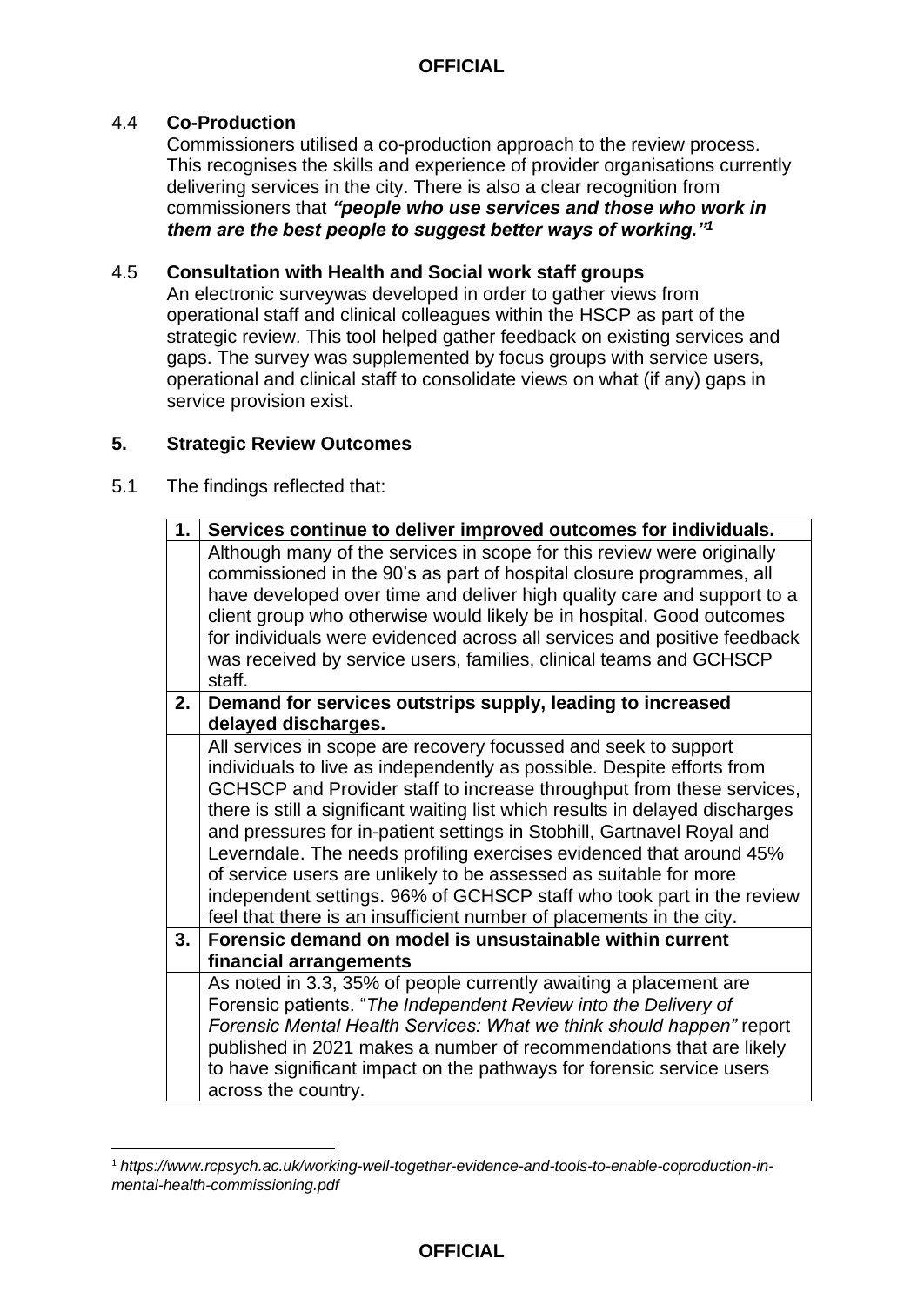|    | Recommendations 10 and 11 from that report read: "The new Forensic<br>Board must work with social work teams and local authority housing<br>departments to ensure that the commissioning process in each area<br>provides appropriate support services and accommodation options for<br>people with the need and risk profiles typical of individuals within the |  |
|----|------------------------------------------------------------------------------------------------------------------------------------------------------------------------------------------------------------------------------------------------------------------------------------------------------------------------------------------------------------------|--|
|    | forensic mental health system." "The new Forensic Board must work<br>with social work teams and local authority housing departments to                                                                                                                                                                                                                           |  |
|    | develop an accommodation strategy that ensures individuals have                                                                                                                                                                                                                                                                                                  |  |
|    | access to community accommodation so that they can begin the<br>discharge process in a timely manner when clinically appropriate."                                                                                                                                                                                                                               |  |
|    | Work towards these recommendations will begin once the new Forensic<br>Board is established. It would, however be beneficial if Glasgow had<br>appropriate contractual and purchasing arrangements in place that it<br>could quickly respond.                                                                                                                    |  |
| 4. | The current contractual arrangements require modernisation.                                                                                                                                                                                                                                                                                                      |  |
|    | The services were commissioned up to 30 years ago and have been<br>provided by multiple provider organisations under a variety of<br>contractual terms and arrangements. Rationalising these arrangements<br>and bringing them under the terms of a framework agreement would<br>allow for newly designed specifications, and a contract which fully             |  |
|    |                                                                                                                                                                                                                                                                                                                                                                  |  |
|    | complies with current procurement regulations, therefore reducing<br>potential risk to the Council.                                                                                                                                                                                                                                                              |  |
| 5. | There are some notable gaps in service provision                                                                                                                                                                                                                                                                                                                 |  |
|    | The main gaps highlighted in current service provision include:                                                                                                                                                                                                                                                                                                  |  |
|    | Long term nursing placements for people with severe and                                                                                                                                                                                                                                                                                                          |  |
|    | enduring Mental Health issues                                                                                                                                                                                                                                                                                                                                    |  |
|    | Services for people with Mental Health and alcohol and drug<br>$\bullet$                                                                                                                                                                                                                                                                                         |  |
|    | issues                                                                                                                                                                                                                                                                                                                                                           |  |
|    | Services for younger people, especially those with Autistic<br>Spectrum Disorder who also present with complex and                                                                                                                                                                                                                                               |  |
|    | challenging behaviours.                                                                                                                                                                                                                                                                                                                                          |  |
|    | Services to meet the needs of individuals with both mental and                                                                                                                                                                                                                                                                                                   |  |
|    | physical health needs                                                                                                                                                                                                                                                                                                                                            |  |
|    | Services for individuals with a forensic background.                                                                                                                                                                                                                                                                                                             |  |
| 6. | Services are recovery focussed but could be better embedded<br>within a more joined-up system of care                                                                                                                                                                                                                                                            |  |
|    | Services should be designed in a way that allows structured in-reach                                                                                                                                                                                                                                                                                             |  |
|    | from health teams in order to deliver more joined-up care. In-reaching                                                                                                                                                                                                                                                                                           |  |
|    | Nursing, OT, Psychiatry and Psychology professionals across services                                                                                                                                                                                                                                                                                             |  |
|    | has the potential to increase positive recovery outcomes and throughput<br>and better support service users' ability to move on from the service.                                                                                                                                                                                                                |  |

- 5.2 The main recommendation from the review is for the IJB to instruct Glasgow City Council to undertake an Open procurement process to establish a Framework for Accommodation Based Mental Health services. The framework would:
	- Be a collaborative and co-produced exercise involving all key stakeholders.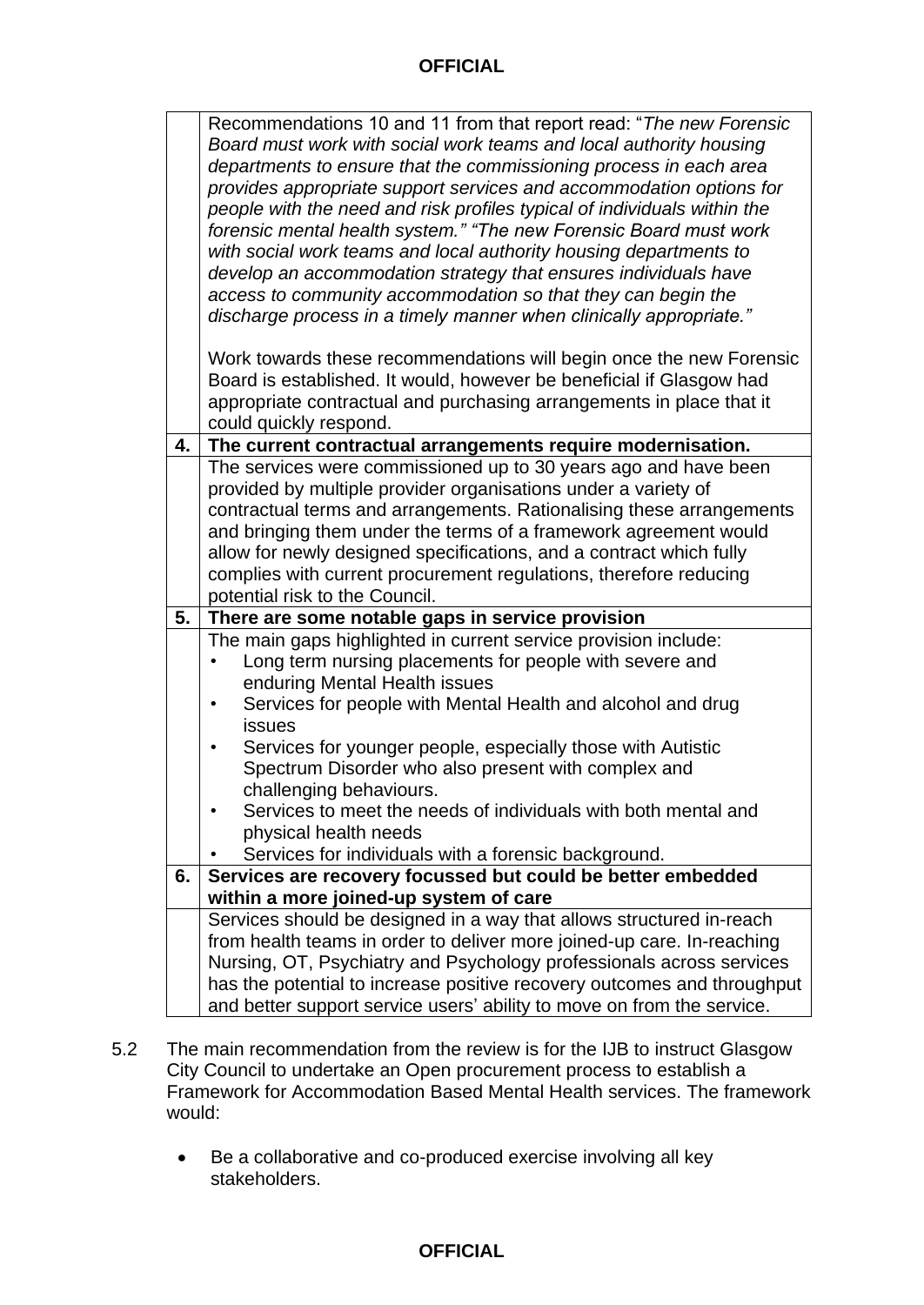- Develop service specifications that consider new approaches, practices and technology.
- Provide the opportunity to address the gaps in service provision identified in the review.
- Link to the Maximising Independence Programme.
- Ensure that services are responsive, accessible and innovative.
- Build in flexibility to accommodate any potential additional funding that becomes available over the lifetime of the contract.

#### **6. Recommendations**

- 6.1 The Integration Joint Board is asked to:
	- a) note the contents of this report; and
	- b) direct the council to undertake a procurement exercise to establish a framework agreement for Accommodation Based Mental Health Services in Glasgow.